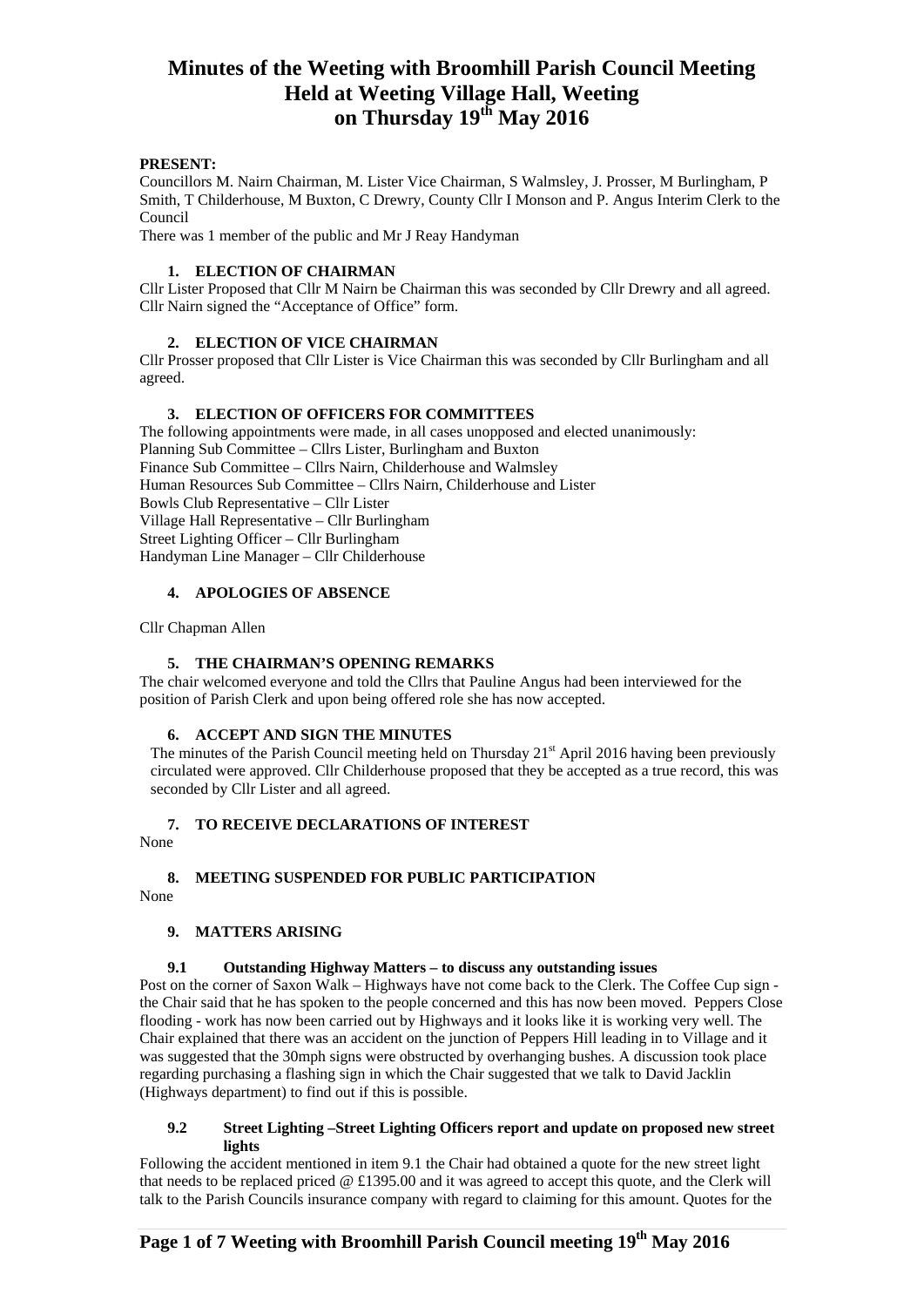supply and install of new lights in Park View and All Saints had been circulated to the Cllrs prior to the meeting the total for this is £8713.10 and following a discussion it was agreed that this work is to be carried out this year this was proposed by Cllr Lister, seconded by Cllr Walmsley and all agreed.

### **9.3 Playing Field/Open Spaces - update regarding the proposed new play equipment**

Cllr Lister said that the football pitch will be sprayed in the near future to kill off any weeds. The Chair explained that carpet remnants was being dumped by the recycling area, a notice will be placed in the Weeting Village Life and new signs will be placed in the area explaining that these bins are for Bottles and Cloths only, the Chair asked Mr Reay if he can come up with a new design for the signs. The Chair explained that there was a continuing problem with the aperture on the clothing bank being too small and too high and it was becoming jammed up and clothing was being left beside the bin and consequently being stolen, the Chair said he was in contact with the portfolio holder at Brecklands regarding this problem, and he has arranged for someone to come to the village to take a look at the problem. The Chair went on to explain that the Parish Council had received £3332.40 from Breckland for the recycling and he suggested that this money be ring fenced for use within the community and said if anyone had any suggestions what this can be used for to let him know. It was agreed that a notice would go into the Village Life magazine regarding this money and also to congratulate the village for raising this amount by recycling their bottles and cloths.

## **9.4 Weeting Village Fayre**

Cllr Drewry said that the Breckland Brass Band will be playing at the fair, and some young musicians from Brandon will be performing throughout the day. The school will have a stall and she has also hired a nine-hole crazy golf game.

### **9.5 Memorial Garden**

Cllr Walmsley said that two flowerbeds have been planted with seeds.

#### **9.6 Lollipop Man**

The Village Lollipop Man has been told that his contract will finish at the end of July, the Chair said that he would like to carry on with this job for another 15 years. Cllr Monson explained that there had been some changes at the Council so hopefully although he cannot guarantee the outcome this may mean good news for any lollipop people that wish to carry on in their role.

#### **10. REPORTS**

### **10.1 Chairman's Report**

The Chair said that Cllr Lister had obtained a quote for the new trod for a value of  $\pounds$  3680.00 and was in the process of obtaining another quote to compare prices, the Chair said that the Parish Council own this part of the land where the trod is to be placed, he has asked the Clerk to check with Land Registry what land is owned by the Council, she is also going to go through the various files that she has in her office to see if there are any documents in them regarding land ownership. The Chair explained that the Clerk will be on holiday in October, it was agreed that the Parish Council have a meeting in August and not October, all agreed.

#### **10.2 Clerks Report**

The internal audit has been carried out and all was in order and the external audit is ready to be signed off tonight. The Clerk explained that she had recently attended a Byelaws and Public nuisance course which included the problem with dog fouling, there was lots of ideas such as asking 2 dog walkers to become volunteer dog wardens who would wear a Hi-Viz vest and carry a chalk based spray paint to highlight the dog faeces, they would also carry extra dog waste bags that can be offered to dog owners who don't seem to have any, she can also down load some posters which can be placed around the village stating that "There is not a Dog Poo Fairy", also the school children can be asked to design a poster and a prize will be awarded for the best design, it was also suggested that the village have a "Spray Paint Day" now and then to highlight the problem. Following a discussion, it was agreed that the Clerk contact the School regarding the poster completion and more spray paint would be ordered along with the poster, an advertisement for some volunteer dog wardens would be placed in the Village Life.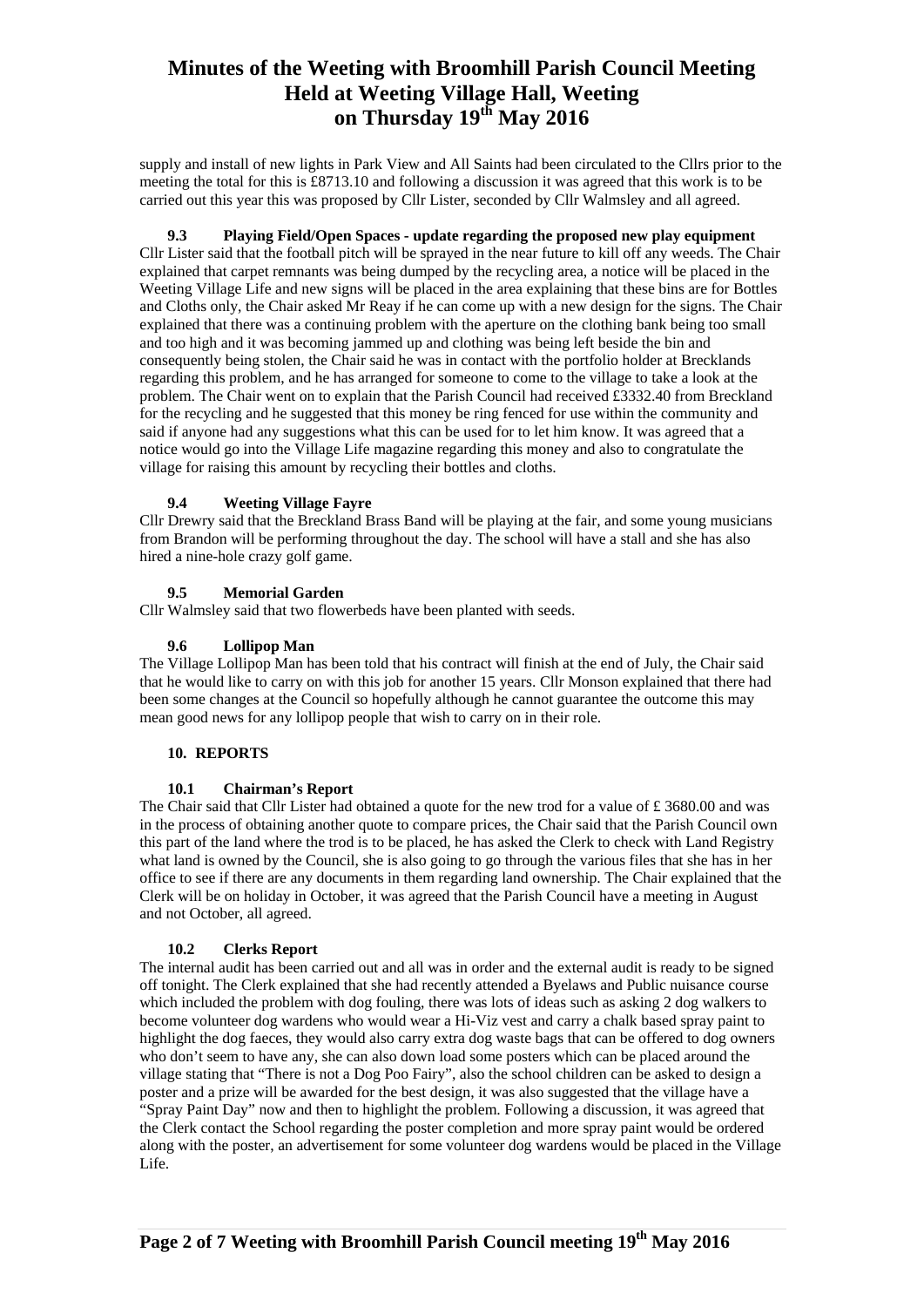## **10.3 Village Handyman Report**

The handyman said that he had fixed the orange netting around the football pitch and he would like the Parish Council to thank the young people for keeping off the pitch. Fixed spikey plastic strip on top of round pole on the baby swings to stop the birds perching on it, unjammed the clothing bank and rebagged the clothing left by the clothes bank, he had made several phone calls to Breckland Council and sent a letter to Cllr Chapman- Allen regarding the problem with the bad design of the clothing bank. There had also been a lot of fly tipping in the area such as broken pots, old shed and house hold rubbish.

### **10.4 Bowls Club Report**

Cllr Lister had nothing to report, Cllr Prosser explained that the cost of running the bowls club has gone up however there has been a good start to the season, he explained that they would like to encourage more people to play and they now have a new green keeper.

### **10.5 Village Hall Report**

Cllr Burlingham explained that the AGM will be held next month.

### **10.6 District Councillors Report**

Cllr Sam Chapman-Allen was not at the meeting however he sent the following report. **ANNUAL REPORT FROM CLLR SAM CHAPMAN-ALLEN** 

## **BRECKLAND DISTRICT COUNCIL 2016**

Like many councils, we have been affected by public sector funding reductions, all time low returns on cash deposits and changes to the way councils are funded. But despite these challenges the council's prudent financial management and innovative approach to income generation means that we have a balanced budget for 2016/17 and are able to protect frontline services. Breckland has continued to deliver fantastic value for money and still boosts being the lowest council tax in the country. A small snap shot of some of our success stories are;

**Recycling revolution:** launched Norfolk wide. In Breckland we have worked to promote the benefits of recycling to communities, e.g. cost reduction to council, black bins not overflowing. This has led to a reduction of contamination from 17 to 12 percent. We are targeting problem areas rather than a blanket approach. Parishes have been really helpful in promoting of recycling, please continue. **Green waste**: Breckland has launched its "on line book and pay" via the website…to make it easier for residents to buy or renew a green waste bin. Take up has been really good, 200 transaction in first 10 days. Benefits include cost reduction again to the council, we get recycling credits on compostable materials and it reduces the need to travel to household centers, whose operational hours and locations are being reduced by NCC.

**Community Grants**: Breckland provides match funding and smaller grants schemes across the district and these continue to be popular with the community. Grants for  $2015/2016$  totaled £133,000 paid in match funding. The council has provided match funded to a range of projects from play areas to dementia cafes.

**Early help hubs**: Collection of public agencies including councils, children services, police, fire service, housing associations…working together aimed at all residents to support and provide expert advice in times of need. The benefit is to help prevent minor issues escalating to major intervention by public services. This provides better outcomes for families and better outcomes for public services with costs reduced. The first one will be in Thetford which is currently in progress with a second in Dereham autumn 2016.

**Our approach to supporting Dementia within the Community**: Breckland is a dementia friendly council as accredited by Norfolk Age UK, which means that our staff, councilors and contractors are trained to identify the signs of dementia and support residents accordingly in accessing our services. Our facilities e.g. leisure centres and council offices have made physical improvements to help those with dementia. We also deliver "our day out" programme, for those with dementia and their carers, and have held events in supporting dementia awareness in Attleborough, Dereham and Watton **Leisure Centres**: Participation in our leisure centres has reached an all time high, over 1000 members at Thetford and Dereham, and on average 30,000 visits per month to our centres. This provides access for the community to enable them to take part in activities which benefit their health and wellbeing. We also provide discounts for carers and the cared for at our leisure centres. Carers are some of the most

important volunteers in the community and the council acknowledges that the valuable work they do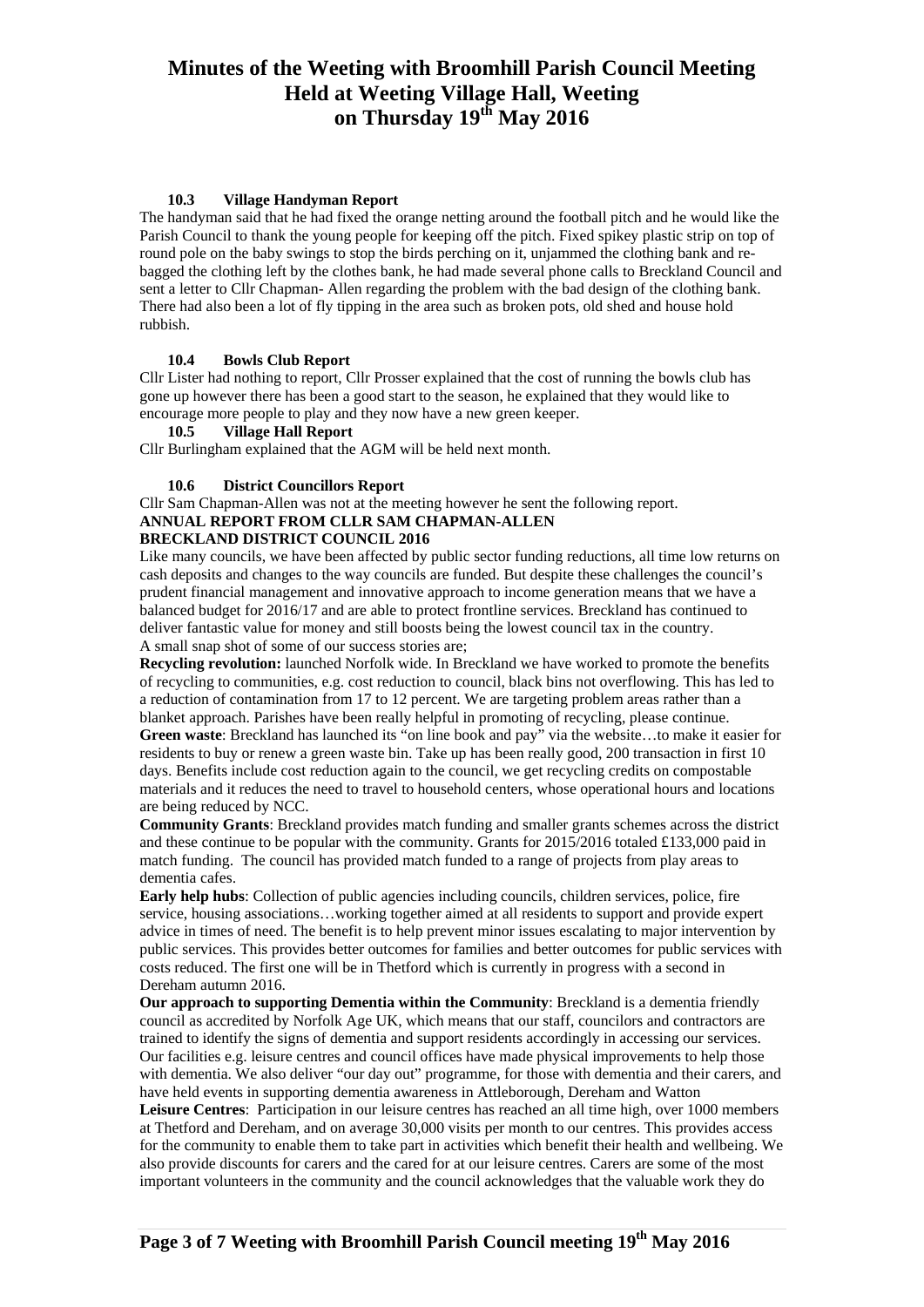can mean that looking after themselves is sometimes difficult. We are the only council to have done so far.

**Health**: Delivering the Breckland Fit Families project in Primary schools to encourage activity and healthy eating for children and parents - Norfolk Health and Wellbeing Board has funded a Breckland Council project targeting 'healthy behaviour change' in families from 5 Breckland Areas highlighted by the National Child Measurement Program as having a high prevalence of Reception age children at risk of development 'Weight Related Illness' in later life. A total of 400 families have taken part in one of five 8 week programmes that were carried out in the following primary schools: Westfield Infants (Watton), Carbrooke Primary, Watton Sure Start, Swaffham Infants, Raleigh Infants (Thetford). **CCTV:** system continues to work in all our market towns, operated by a partnership with Kings Lynn.

This delivers helps in prosecutions and it's deemed as an effective deterrent. **Operational partnership:** Working with the Police and our anti-social behavior team we have seen a reduction of ASB across the district of 10.1% reduction compared to same period last year. This partnership support victims of crime and ASB as well as practice prevention through street briefings at hotspot areas engaging with communities and trouble shooting.

**Customer Portal for Choice based lettings and housing options:** Working with Home Connections we have to deliver an operational website, providing residents with information on housing options as well as an online service to register for services, process changes and a list of available properties. The portal enables residents to access this critical council service at any time, making it more convenient for those who cannot contact the authority during office hours

**Building stronger relationships with the Department of Work and Pensions by having members of the team co-located in Elizabeth House** – The preparations for shared office space have been completed and the DWP centre is now operational. Working relationships between DWP and Breckland staff are developing and options for working across related services (such as housing/homelessness or revenues and benefits) are being explored. Ultimately, information and process sharing will result in a more seamless and simplified experience for residents.

**Breckland Bridge:** is a joint venture with an expert developer LandGroup, set up to deliver projects that make best use of the Council's existing assets to drive growth and regeneration for everyone's benefits within the district, keeping council tax requirements low through the income it generates. Breckland Bridge is currently working on Thetford Riverside, an £8m regeneration scheme, that include 3 screen cinema, 62 bed hotel restaurants and food outlets, all on programme to deliver by end of 2016.

**Anglia Revenues Partnership:** a group of 7 local councils, formed in 2003 provides significant improvements in services and financial savings, with a focus on the billing and collection of council tax and non-domestic rates, the assessment and award of housing benefits, delivery of local council tax reduction schemes and fraud investigations. The speed of services such as process of housing benefit and council tax benefit and changes to circumstance is excellent and amongst the best in the country, this performance supports residents to get back on their feet and into work more quickly. The partnership has adopted high ethical standards in regard to enforcement and investigations; we recognize the difference between those who can't pay and those who won't pay. Financially the partnership enables Breckland to provide high quality services that is value for money.

**Local Plan consultation**: The Council is in the process of producing a new Local Plan, which will replace the Core Strategy. The Local Plan sets the strategic direction and context for development in the district, governing the decisions made on planning applications and what types of development are suitable for each areas. It's a key document that guides development over the next 20 years. There has been a good start to the consultation responses, a significant response rate to the consultation, and much interest in the sites and ideas. Local roadshows have been well attended and well received, with 9 consultation events across the district and further drop in briefings for parish councils. Further consultation will happen later on Sites Allocation(June July) and again pre submission (Oct/Nov) with parishes.

**Neighbourhood Planning** : Council has put in resources to fund an additional officer, dedicated to working with parishes to support their development of their Neighbourhood plans. There are currently 10 Neighbourhood Plan areas formally confirmed and have plans in preparation. We are likely to see our first referendum on a Plan end of 2016.

#### **Growth of the District**

Two major growth allocations are progressing well. Both have local partnership arrangements aimed at delivery co-ordinated and integrated delivery of housing and associated infrastructure. Greater Thetford Development Partnership is working through the delivery of the sustainable urban extension which will see 5000 additional homes for the Greater Thetford areas. The opportunities of this growth need to be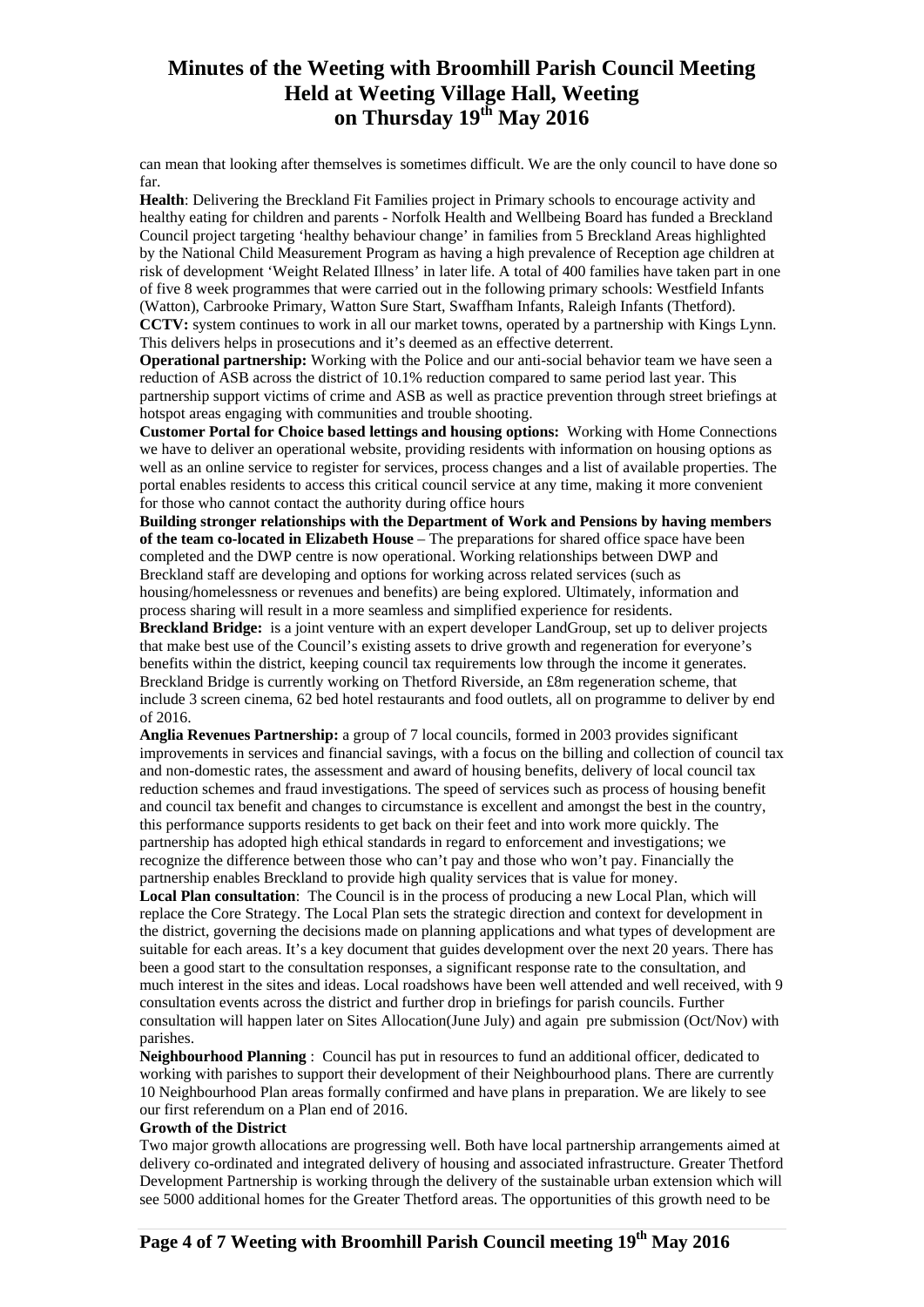harnessed for all the communities both new and existing. Outline planning permission has been granted for 5000. The Attleborough Development partnership is likely to have an application by end of calendar for 4000 homes.

**Engaging with partners to enhance the digital broadband speeds and connectivity through our financial contribution to influence Better Broadband for Norfolk** BDC has coordinated responses from the district's businesses and worked with NCC to inform their roll-out. Breckland Council has provided £950,000 in contribution towards the cost of the infrastructure but is not a directing partner in the project, its role in coordinating the responses has been more advisory.

**Encouraging local suppliers to provide goods and services to the council including holding a 'Meet the Buyer' event** *–* first Meet the Buyer event held September 2015, further events under discussion. The event introduced local businesses to the council's procurement process and encouraged more to consider applying to provide services to the authority. These events are designed to make the procurement process more transparent and to increase competitiveness – helping the authority make savings and promote local business.

**Creating a discretionary business rate relief scheme aimed at reducing the number of empty shops and encouraging a wider variety of retail offering (to be piloted in Dereham from April 2016)** – The planned scheme allows new independent small businesses to apply for up to 80% business rate relief in the centre of Dereham with the aim of filling vacant shops with a mix of enterprising businesses. The council believes that making improvements in the retail options in the market towns is key to strengthening the local economy. A budget of £10,000 has been allocated to the Dereham trial scheme and if successful Breckland will look to introduce it to the other market towns across the district.

And finally, we have a new Leader and Deputy Leader of Breckland District Council. Following the previous Leader Michael Wassell stepping down last month, William Nunn was elected as the new Leader of Breckland District Council and myself as the new Deputy Leader.

### **10.7 County Councillors Report**

Cllr Monson read out the following report

#### **Annual Report**

## **lan Monson Norfolk County Councillor**.

By all accounts the year 2015/16 has been a difficult year for the County Council. On a number of fronts it has been under attack and has had to adapt to many quite large changes in the way it operates. Staff and inevitably services have had to be streamlined and with ever decreasing revenue coming in from government this has not been easy.

Following a poor Ofsted report two years ago Children's Services have seen improvement. In schools, exam results are up and there are less schools in special measures, but there is more to do to bring Norfolk's schools up to excellent levels of achievement we expect to see. Just recently many of the poorer performing schools have become academies in the belief that this will help stimulate improvement. It remains to be seen if this will be the case.

Our care services for the elderly have been doing a wonderful job in spite of staff shortages and lack of funding. We are encouraging closer working with the NHS to find a safe place to stay for those leaving hospital in order to relieve pressure on beds in hospital. In preparation for the Budget in February the Council held a County Wide consultation at the end of last year on where savings could be made. Many proposals came forward including reducing the Fire Service, cutting down opening times of Recycling Centres, Libraries and Museums and reducing road maintenance. All very unpopular measures, but at the end of the day when we came to deciding the budget for this coming year many of these measures had a reprieve and savings were found from behind the scenes. In spite of this Achievements have been made during the year. Work was started on the Norwich Northern Distributor Road, which when completed will be of enormous benefit to all those living in the NE of the County and who use the Airport or visit the Broads. The Council has successfully promoted business opportunities in the County notably at the research Park at Colney, the Hethel Engineering Centre, the offshore renewable energy business in Great Yarmouth and many other smaller sites around the County through the creation of enterprise zones with the government. The future continues to bring change and uncertainty with government proposals for devolution and the creation of a new tier of government with an elected mayor. This is not something it seems many people in Norfolk are enthusiastic about. The County Council will be deciding whether or not it supports these proposals at a special meeting of **Full**  Council at the end of June. I look forward to representing you all over this coming year leading up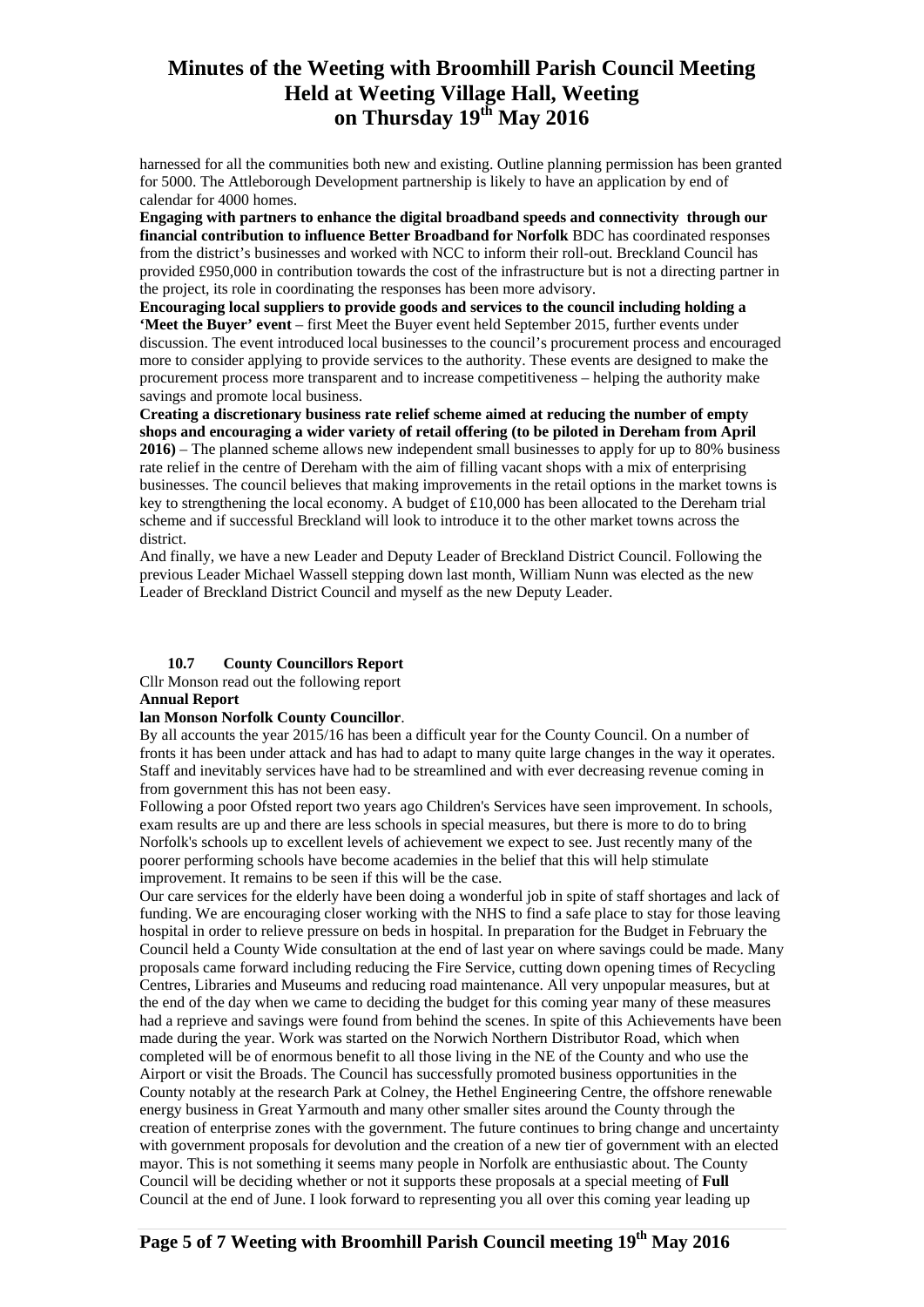to the County Council elections in May 2017. lan Monson Norfolk County Councillor The Brecks Division.

### **11. CORRESPONDENCE – To report on any outstanding correspondence received by the Council**

None

#### **12. FINANCE**

### **12.1 To Agree and Sign the Payments for April/May Invoices**

At this point a discussion took place regarding changing the Parish Councils Bank accounts and it was agreed that the Clerk investigate changing to Nationwide and will report back at the next meeting. The payments for April/May were agreed this was proposed by Cllr Drewry, seconded by Cllr Lister and all agreed.

The following payments were authorised on Thursday the  $19<sup>th</sup>$  May 2016. The cheques were signed by Cllr M Burlingham and Cllr J Prosser.

| <b>Balance for April 2016</b>                |                                                  | £35,756.82   |
|----------------------------------------------|--------------------------------------------------|--------------|
|                                              | Minus the following direct debits                |              |
| E-On Street Lights                           |                                                  | £372.64      |
| E-On Street Lights Parrots Piece             |                                                  | £11.35       |
| Viridor Waste Collection                     |                                                  | £5.52        |
| Mr J Reay Salary Paid by DD                  |                                                  | £200.00      |
| <b>Total Direct Debits</b>                   |                                                  | £589.51      |
| Plus the following receipts                  |                                                  |              |
| Breckland Recycling Payment 2015-16          |                                                  | £3,332.40    |
| Vat Refund                                   |                                                  | £2,665.09    |
| <b>Weeting Bowls</b>                         |                                                  | £18.75       |
| <b>Total Income</b>                          |                                                  | £6,016.24    |
| <b>Total after Direct Debits and Income</b>  |                                                  | £41,183.55   |
| <b>Cheques</b>                               | <b>Description</b>                               | <b>Total</b> |
| 103164                                       | Westcotec Street Light Maintenance               | £194.08      |
| 103165                                       | <b>Chase Timber Products</b>                     | £9.81        |
| 103166                                       | E-On Football Club Electricity                   | £4.20        |
| 103167                                       | Mrs P Angus Salary/Travel/Office allowance/Phone | £496.57      |
| 103168                                       | Mr J Reay Salary/Mileage/Out of pocket expenses  | £174.69      |
| 103169                                       | Mr M Nairn - School Microscopes                  | £239.97      |
| 103170                                       | Mr Terry Hawkins - Web and Laptop setup e-mail   | £60.00       |
| 103171                                       | Norse - Grounds maintenance                      | £796.07      |
| 103172                                       | Norse - Football pitch renovations               | £6,019.20    |
| 103173                                       | Ms Serena Barnes - Internal Audit fee            | £85.00       |
| 103174                                       | Iceni Pest Control - 2 visits to clear moles     | £80.00       |
| 103175                                       | Hall Hire                                        | £26.25       |
| <b>Total Cheques paid</b>                    |                                                  | £8,185.84    |
| <b>Balance in Community Account May 2016</b> |                                                  | £32,997.71   |
| <b>Balance in Savings Account</b>            |                                                  | £21,732.22   |

#### **12.2 Internal Audit 2015-2016**

The Clerk informed the Cllrs that the internal audit had been carried out by Serena Barnes and all was correct. Ms Barnes signed off her part of the Annual Return Document.